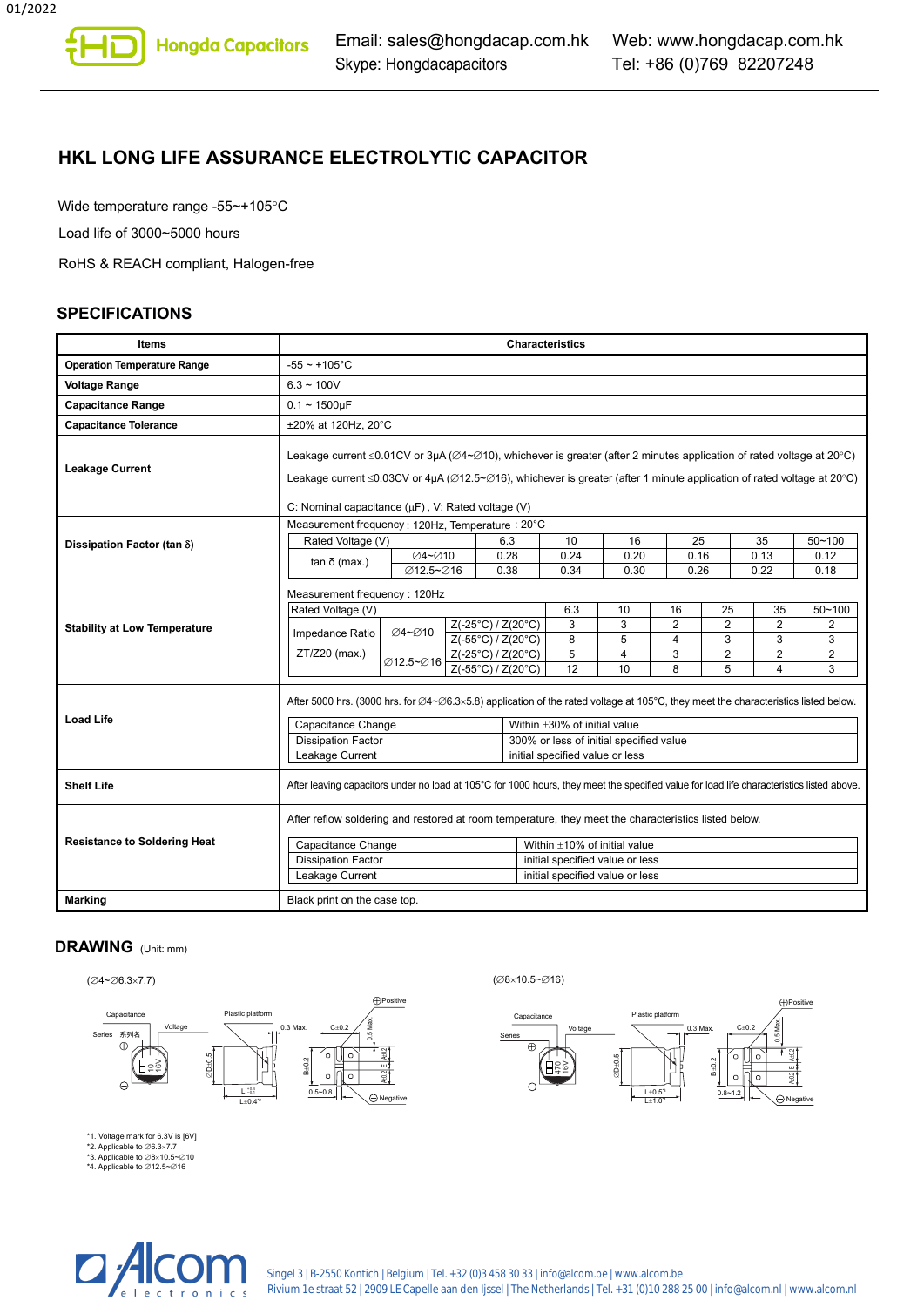# **DIMENSIONS (Unit: mm)**

| ØD x L      | $4 \times 5.8$ | $5 \times 5.8$ | $6.3 \times 5.8$ | $6.3 \times 7.7$ | $8 \times 10.5$ | $10 \times 10.5$ | 10 x 13.5 | $12.5 \times 13.5$ | $12.5 \times 16$ | 16 x 16.5 |
|-------------|----------------|----------------|------------------|------------------|-----------------|------------------|-----------|--------------------|------------------|-----------|
| A           | 2.0            | 2.2            | 2.6              | 2.6              | 3.0             | 3.3              | 3.3       | 4.9                | 4.9              | 5.8       |
| в           | 4.3            | 5.3            | 6.6              | 6.6              | 8.4             | 10.4             | 10.4      | 13.0               | 13.0             | 17.0      |
| C           | 4.3            | 5.3            | 6.6              | 6.6              | 8.4             | 10.4             | 10.4      | 13.0               | 13.0             | 17.0      |
| $E \pm 0.2$ | 1.0            | 1.4            | 1.9              | 1.9              | 3.1             | 4.7              | 4.7       | 4.7                | 4.7              | 6.4       |
|             | 5.8            | 5.8            | 5.8              | 7.7              | 10.5            | 10.5             | 13.5      | 13.5               | 16.0             | 16.5      |

### **DIMENSIONS & MAXIMUM PERMISSIBLE RIPPLE CURRENT**

| <b>WV</b><br>Code |     | 6.3                                      |                | 10                                       |                |                    | 16             | 25                                       |                |  |
|-------------------|-----|------------------------------------------|----------------|------------------------------------------|----------------|--------------------|----------------|------------------------------------------|----------------|--|
| μF,               |     | Size                                     | Ripple current | Size                                     | Ripple current | Size               | Ripple current | Size                                     | Ripple current |  |
| 10                | 106 |                                          |                |                                          |                | $4 \times 5.8$     | 18             | $5 \times 5.8$                           | 27             |  |
| 22                | 226 | $4 \times 5.8$                           | 22             | $5 \times 5.8$                           | 30             | $5 \times 5.8$     | 30             | $6.3 \times 5.8$                         | 44             |  |
| 33                | 336 | $5 \times 5.8$                           | 35             | $5 \times 5.8$                           | 36             | $6.3 \times 5.8$   | 48             | $6.3 \times 5.8$                         | 50             |  |
| 47                | 476 | $5 \times 5.8$                           | 38             | $6.3 \times 5.8$                         | 50             | $6.3 \times 5.8$   | 50             | $6.3 \times 7.7$                         | 63             |  |
| 100               | 107 | $6.3 \times 5.8$                         | 69             | $6.3 \times 7.7$                         | 81             | $6.3 \times 7.7$   | 81             | $8 \times 10.5$                          | 116            |  |
| 150               | 157 | $6.3 \times 7.7$                         | 85             | $8 \times 10.5$                          | 125            | $8 \times 10.5$    | 125            | $10 \times 10.5$                         | 320            |  |
| 220               | 227 | $6.3 \times 7.7$                         | 120            | $8 \times 10.5$                          | 141            | $10 \times 10.5$   | 216            | $10 \times 10.5$                         | 320            |  |
| 330               | 337 | $8 \times 10.5$                          | 290            | $10 \times 10.5$                         | 290            | $10 \times 10.5$   | 290            | $10 \times 10.5$                         | 320            |  |
| 470               | 477 | $10 \times 10.5$                         | 320            | $10 \times 10.5$                         | 320            | $10 \times 10.5$   | 320            | $12.5 \times 13.5$<br>$(10 \times 13.5)$ | 400<br>(350)   |  |
| 680               | 687 | $10 \times 10.5$                         | 320            | $10 \times 10.5$                         | 320            | $10 \times 13.5$   | 420            | $12.5 \times 13.5$                       | 415            |  |
| 1000              | 108 | $10 \times 10.5$                         | 410            | $10 \times 13.5$                         | 390            | $12.5 \times 13.5$ | 550            | $12.5 \times 13.5$                       | 460            |  |
| 1500              | 158 | $10 \times 13.5$                         | 450            | $12.5 \times 13.5$                       | 480            | $12.5 \times 13.5$ | 650            | $12.5 \times 16$                         | 700            |  |
| 2200              | 228 | $12.5 \times 13.5$                       | 680            | $12.5 \times 16$<br>$(12.5 \times 13.5)$ | 750<br>(510)   | $16 \times 16.5$   | 800            |                                          |                |  |
| 3300              | 338 | $12.5 \times 16$<br>$(12.5 \times 13.5)$ | 850<br>(800)   | $16 \times 16.5$                         | 800            |                    |                | Case size                                | Ripple current |  |

| <b>WV</b><br>Code<br>μF |     | 35                                       |                |                                          | 50               |                                        | 63             | 100                                                            |                       |
|-------------------------|-----|------------------------------------------|----------------|------------------------------------------|------------------|----------------------------------------|----------------|----------------------------------------------------------------|-----------------------|
|                         |     | Size                                     | Ripple current | Size                                     | Ripple current   | Size                                   | Ripple current | Size                                                           | Ripple current        |
| 0.1                     | 104 |                                          |                | $4 \times 5.8$                           | 1.0              |                                        |                |                                                                |                       |
| 0.22                    | 224 |                                          |                | $4 \times 5.8$                           | 2.6              |                                        |                |                                                                |                       |
| 0.33                    | 334 |                                          |                | $4 \times 5.8$                           | 3.2              |                                        |                |                                                                |                       |
| 0.47                    | 474 |                                          |                | $4 \times 5.8$                           | 5                |                                        |                |                                                                |                       |
| $\mathbf{1}$            | 105 |                                          |                | $4 \times 5.8$                           | $\boldsymbol{8}$ |                                        |                |                                                                |                       |
| 2.2                     | 225 |                                          |                | $4 \times 5.8$                           | 12               |                                        |                |                                                                |                       |
| 3.3                     | 335 |                                          |                | $4 \times 5.8$                           | 17               |                                        |                | $6.3 \times 7.7$                                               | 30                    |
| 4.7                     | 475 | $4 \times 5.8$                           | 16             | $5 \times 5.8$                           | 22               |                                        |                | $8 \times 10.5$                                                | 50                    |
| 10                      | 106 | $5 \times 5.8$                           | 27             | $6.3 \times 5.8$                         | 32               | $6.3 \times 7.7$                       | 45             | $8 \times 10.5$                                                | 55                    |
| 22                      | 226 | $6.3 \times 5.8$                         | 44             | $6.3 \times 7.7$                         | 58               | $8 \times 10.5$                        | 65             | $10 \times 10.5$                                               | 70                    |
| 33                      | 336 | $6.3 \times 7.7$                         | 57             | $8 \times 10.5$                          | 140              | $10 \times 10.5$                       | 80             | $10 \times 10.5$                                               | 80                    |
| 47                      | 476 | $8 \times 10.5$                          | 92             | $10 \times 10.5$                         | 310              | $10 \times 10.5$                       | 90             | $12.5 \times 13.5$<br>$(10 \times 13.5)$                       | 250<br>(150)          |
| 100                     | 107 | $10 \times 10.5$                         | 151            | $10 \times 10.5$                         | 310              | $10 \times 13.5$                       | 150            | $12.5 \times 13.5$                                             | 300                   |
| 150                     | 157 | $10 \times 10.5$                         | 290            | $10 \times 10.5$                         | 310              |                                        |                | $16 \times 16.5$<br>$(12.5 \times 16)$<br>$(12.5 \times 13.5)$ | 600<br>(420)<br>(380) |
| 220                     | 227 | $10 \times 10.5$                         | 375            | $12.5 \times 13.5$<br>$(10 \times 13.5)$ | 340<br>(320)     | $12.5 \times 13.5$                     | 470            | ÷                                                              |                       |
| 330                     | 337 | $12.5 \times 13.5$<br>$(10 \times 13.5)$ | 380<br>(375)   | $12.5 \times 16$<br>$(12.5 \times 13.5)$ | 600<br>(500)     | $16 \times 16.5$<br>$(12.5 \times 16)$ | 650<br>(550)   |                                                                |                       |
| 470                     | 477 | $12.5 \times 13.5$                       | 520            | $16 \times 16.5$                         | 700              |                                        |                |                                                                |                       |
| 680                     | 687 | $12.5 \times 13.5$                       | 550            |                                          |                  |                                        |                |                                                                |                       |
| 1000                    | 108 | $16 \times 16.5$<br>$(12.5 \times 16)$   | 750<br>(600)   |                                          |                  |                                        |                | Case size                                                      | Ripple current        |

Case size ∅D×L(mm), ripple current (mA rms) at 105°C, 120Hz